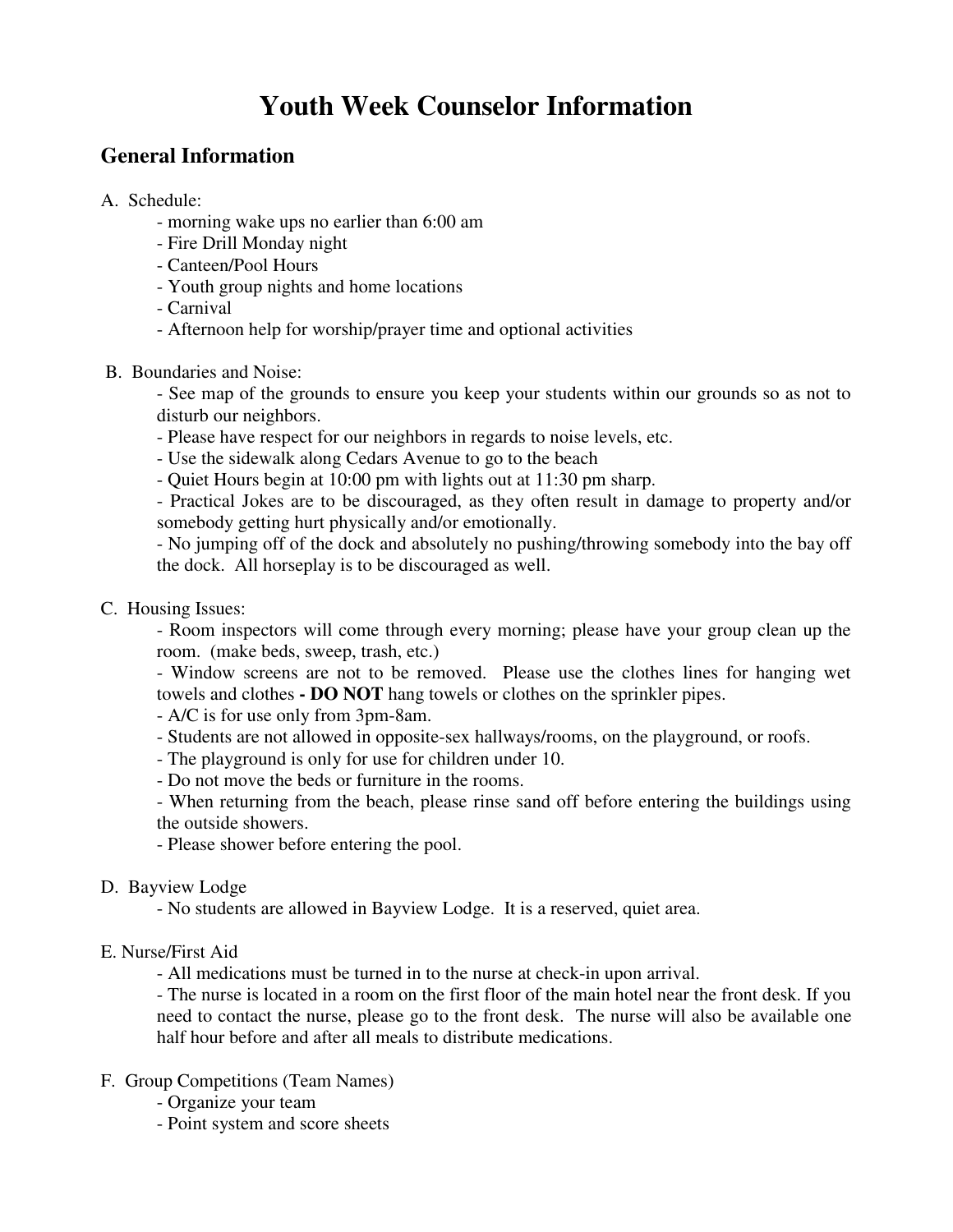- Talent competition
- volunteers for running sports in morning and afternoon.
- -Everyone must attend

#### G. Chapel

- rules for sound/visual equipment and instruments
- help with chairs
- don't adjust the air conditioners
- seating assignments during sessions
- H. Beach Rules

- Please use the sidewalk provided on our grounds to walk along Cedars Avenue to get to the beach. (**Do not walk in the road on Cedars Avenue**)

- Cross Long Beach Blvd. at the light, using the crosswalk, and wait until the light is green.
- Stay off the dunes and use the path provided to enter the beach.
- Swimming is only allowed while the beaches are open and when a Harvey Cedars'

lifeguard is present. HCBC youth should only swim at the ocean from 1 to 4:30 leaving enough time to attend dinner.

- Swim between the yellow flags where there is a lifeguard present. Pay attention to the lifeguards and follow all instructions.

#### **When the flags are red, swimmers are only allowed in up to their knees.**

- Use the beach check-in form to verify all students are present every 30 minutes.

## **Policies and Procedures**

## **A. Personnel Policies and Practices**

#### **ABUSE:**

Any person having reasonable cause to believe that a child has been subjected to child abuse or acts of child abuse shall report the same immediately to the Division of Youth and Family Services by telephone or otherwise.

#### **Definitions of Child Abuse and Neglect**

#### **Physical Abuse**

*Abused child* or *abused or neglected child* means a child under age 18 whose parent, guardian, or other person having custody and control:

Inflicts or allows to be inflicted upon such child physical injury by other than accidental means that causes or creates a substantial risk of death, serious or protracted disfigurement, protracted impairment of physical or emotional health, or protracted loss or impairment of the function of any bodily organ

Creates or allows to be created a substantial or ongoing risk of physical injury to such child by other than accidental means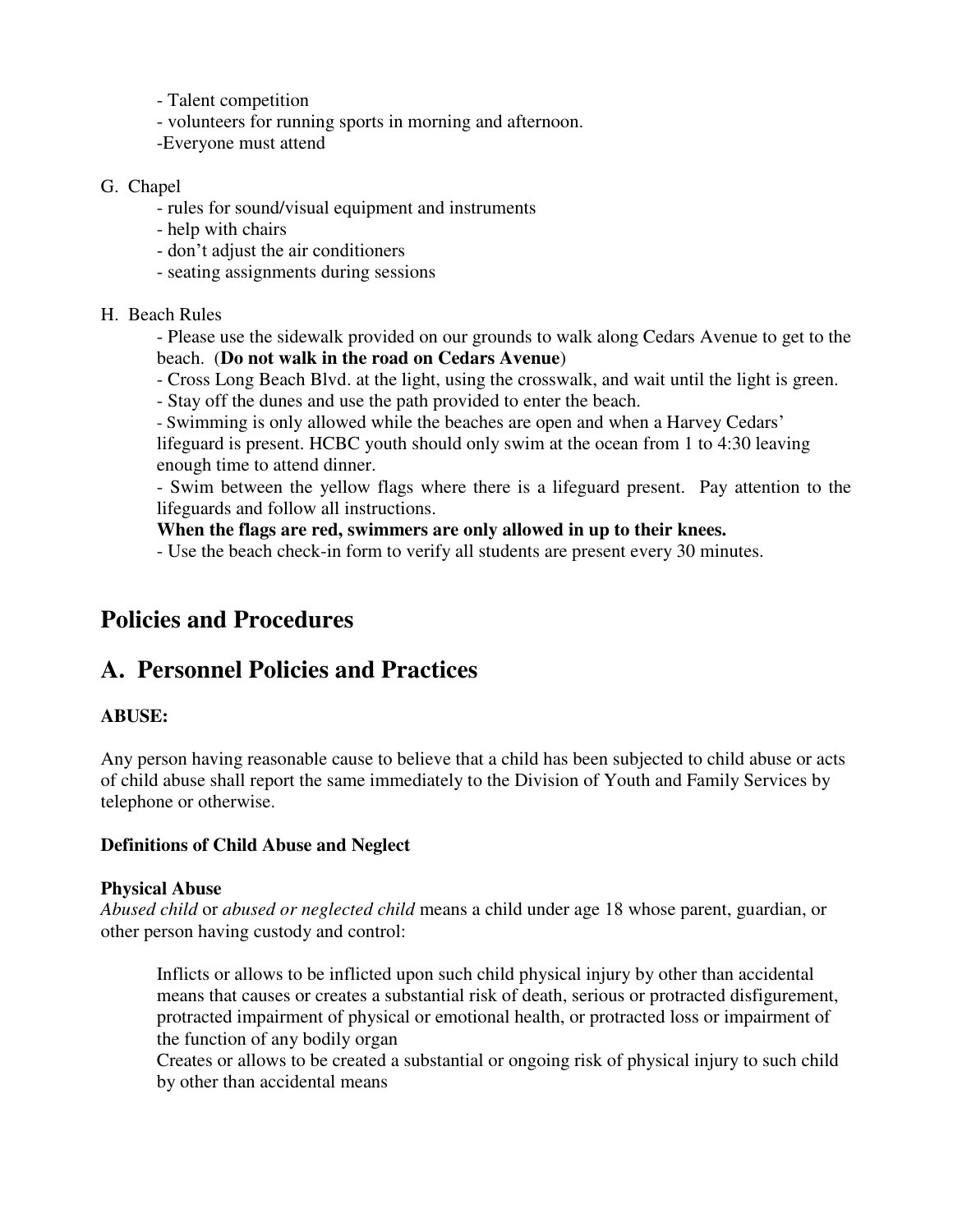Unreasonably inflicts, or allows to be inflicted, harm or substantial risk thereof, including the infliction of excessive corporal punishment or by any other acts of a similarly serious nature requiring the aid of the court

Uses excessive physical restraint upon the child under circumstances that do not indicate that the child's behavior is harmful to himself, others, or property

#### **Neglect**

*Abused child* or *abused or neglected child* means a child younger than age 18 whose physical, mental, or emotional condition has been impaired or is in imminent danger of becoming impaired as the result of the failure of his parent, guardian, or other person having custody and control, to exercise a minimum degree of care:

In supplying the child with adequate food, clothing, shelter, education, medical, or surgical care, although financially able to do so or although offered financial or other reasonable means to do so

In providing the child with proper supervision or guardianship

#### **Sexual Abuse/Exploitation**

The terms *abused child* or *abused or neglected child* include a child under age 18 whose parent, guardian, or other person having custody and control commits or allows to be committed an act of sexual abuse against the child.

#### **Emotional Abuse**

The terms *abused child* or *abused or neglected child* includes a child under age 18 who is in an institution, and:

Has been placed there inappropriately for a continued period of time with the knowledge that the placement has resulted or may continue to result in harm to the child's mental or physical well-being

Who has been willfully isolated from ordinary social contact under circumstances that indicate emotional or social deprivation

A staff member may not, at any time, physically or verbally abuse any participant at Harvey Cedars Bible Conference. The safety and needs of the guests are paramount.

**ACTIVITIES:** All staff members are expected to be on time for meals, and activities unless they have been excused by the Director or an emergency occurs. Each staff member will see that this holds true for their guests.

**ALCOHOL/DRUGS:** No unprescribed drugs or alcoholic beverages are allowed at Harvey Cedars Bible Conference. Staff members will be held accountable for unacceptable and unlawful behavior. Violation of this policy is cause for immediate dismissal. Prescription drugs must be left at the infirmary and/or taken under the supervision of the Staff Health Supervisor.

**APPEARANCE:** Each counselor will present an appearance that is respectful of and respectable to the guests, visitors, and the community. Staff will keep clean, healthy, and well-groomed. Clothing, hair and fingernails should be kept clean. Long hair must be kept tied back when working around food or open fires. Beards or mustaches are to be well-groomed and trimmed.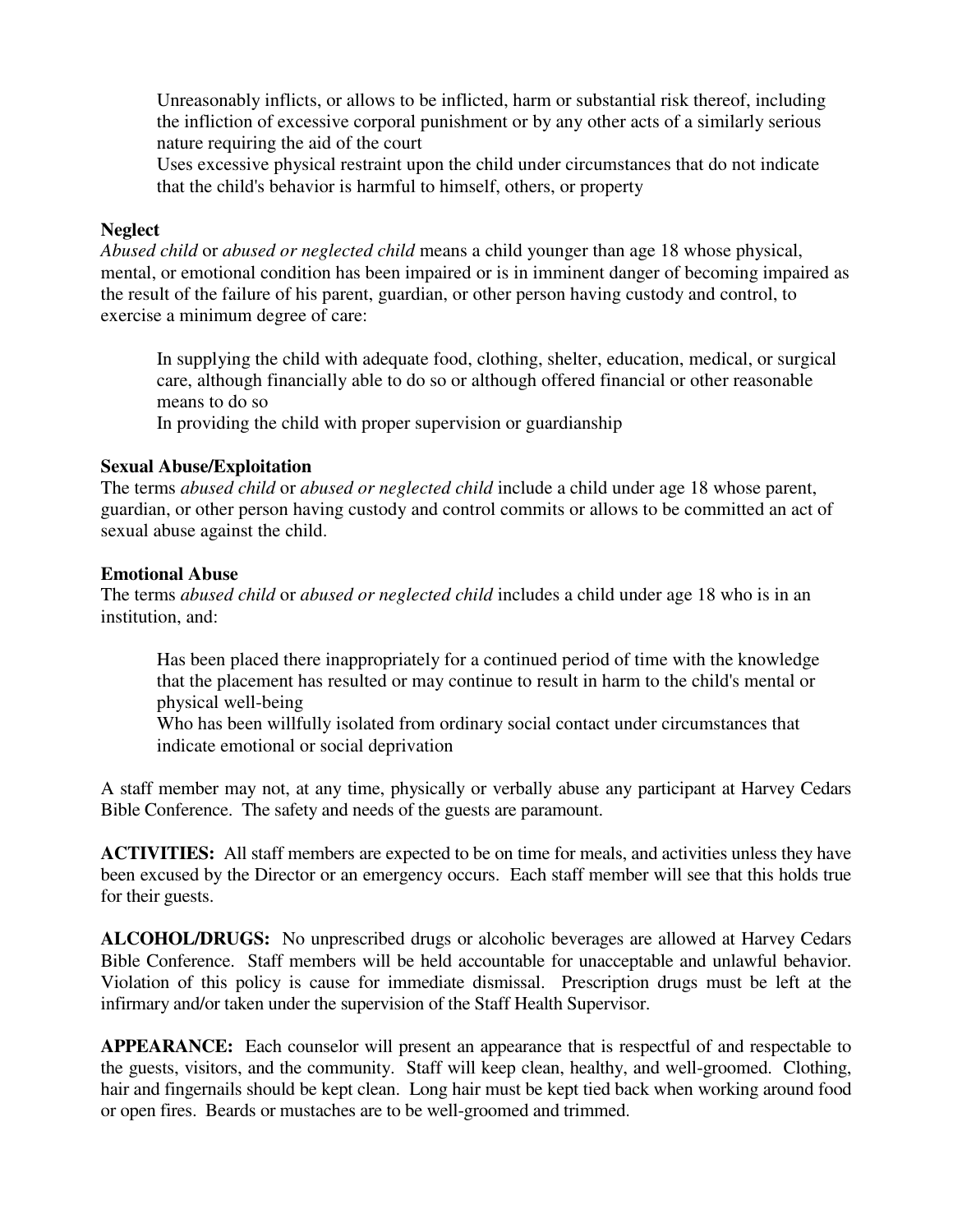**EMERGENCY PROCEDURES:** Each staff member shall become familiar with Conference emergency procedures and his/her roll in them. Each staff member is a member of the Conference Emergency Team.

**FOOD/DIET:** Eating nutritionally is a very important part of Harvey Cedars Bible Conference experience. Personal food is not to be kept in guest rooms. Any staff applicant who has any kind of personal food restriction, for any reason, needs to discuss it with his/her Director **PRIOR** to your stay.

**HEALTH FORM:** A health from must be completed. In the event that a counselor doesn't have insurance, the camp director should be notified prior to their arrival.

**LAWFUL BEHAVIOR:** Each staff member will be held accountable for unacceptable and unlawful behavior in accordance with city, county, state and federal statutes, rules, and regulations. Violation of this policy is cause for immediate dismissal.

**MAIL:** Mail is delivered daily and is distributed to staff. Mail will be sent from the Conference daily. The Conference Address is as follows:

> Harvey Cedars Bible Conference 12 Cedars Avenue Harvey Cedars, NJ 08008

**PHONES:** The Conference phones are for business, emergency, and official use only. The numbers are: (609) 494-5689 and FAX: (609) 494-2972. You will not be living or working near these phones to receive incoming calls.

**PHOTOGRAPHS:** During the course of the week, Harvey Cedars may take photographs of counselors and campers participating in the Conference life and programs. Staff members must realize that these photographs are the property of Harvey Cedars and may be used in future Conference promotion and publicity and do hereby authorize Harvey Cedars Bible Conference to use their name and photograph in connection therewith. If you do not wish to have your picture published, please notify the camp director.

**SAFETY:** Counselors will be expected to follow all camp policies regarding safety measures. (eg. swimming, use of equipment, vehicles, etc.) Counselors are expected to intervene and stop/prevent any behavior that would be harmful to a camper or cause damage to the HCBC property.

**SICKNESS/ILLNESS:** Any Counselor who is ill and unable to do his/her job is to report to the Health Supervisor. In the event that the illness is contagious, we reserve the right to send the counselor home for the safety of the campers.

**SMOKING:** No smoking is allowed on the premises at any time**.**

**STAFF MEETINGS: R**egular staff meetings will be held to plan, evaluate, and continue training.

**WEAPONS:** Weapons are not permitted on the Conference grounds at any time.

**VISITORS:** Visitors must be cleared with the church youth pastor and reported to camp director.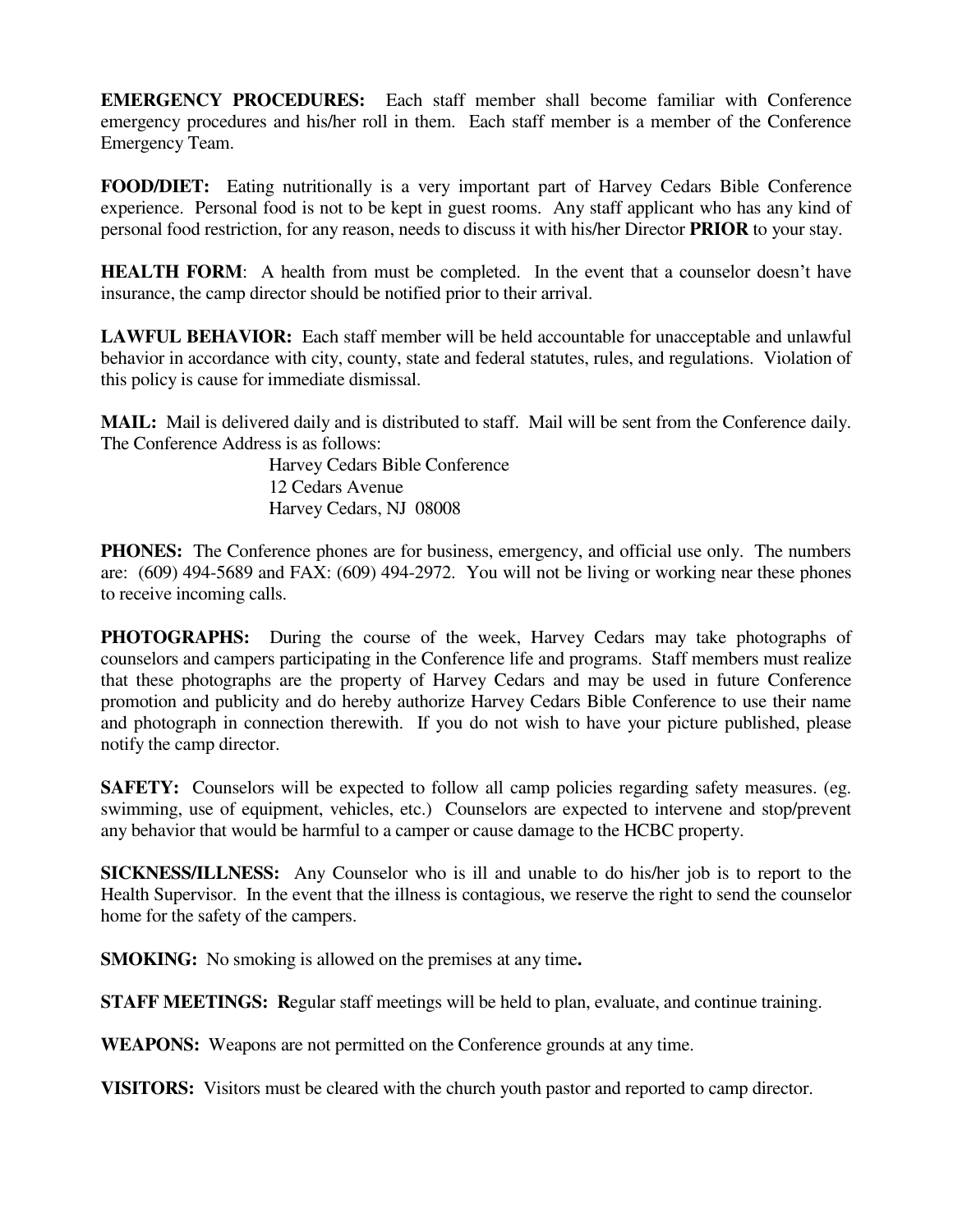## Sexual and Other Unlawful Harassment

HCBC is committed to providing a work environment that is free of discrimination and unlawful harassment. Actions, words, jokes or comments based on an individual's sex, race, ethnicity, age, religion, or any other legally protected characteristic will not be tolerated. As an example, sexual harassment (both overt and subtle) is a form of employee misconduct that is demeaning to another person, undermines the integrity of the employment relationship, and is strictly prohibited.

Any employee who wishes to report an incident of sexual or other unlawful harassment should do so promptly to his or her supervisor. If the supervisor is unavailable or the employee believes it would be uncomfortable to contact that person, the employee should immediately contact the Director or any other member of management. Employees can raise concerns and make reports without fear of reprisal.

Any supervisor or manager who becomes aware of possible sexual or other unlawful harassment should promptly advise the Director or any other member of management who will handle the matter in a timely and confidential manner.

Anyone engaging in sexual or other unlawful harassment will be subject to disciplinary action, up to and including termination of employment.

# **B. JOB DESCRIPTION**

### **GENERAL CARE OF CHILDREN**

In dealing with guest under 18 years of age, unaccompanied by parents, the **YOUTH CAMP SAFETY ACT** sets down the following guidelines:

 A) Policies and practices for discipline of a child shall be clearly stated and furnished in writing to all employees of the camp. A child shall not be deprived of food, isolated or subjected to corporal punishment or abusive physical exercise as a means of punishment either by staff or by another camper.

On record, our Conference policy would endorse such a guideline as minimum standard. The following, however, would be our policy:

Regardless of the age, our policy would be to deal with any discipline problem on a one to one sit down and discuss practice. A mature seeking of the problem, reasons for its cause, understanding and compassion must be involved. We believe that any problem will be solved with understanding attention, and that no other action should be necessary.

In a further guideline, the **YOUTH CAMP SAFETY ACT** states the following:

 B) Reasonable grouping according to age and the capabilities of each child shall be observed in all activities, including contact sports.

That statement stands as policy that we endorse and expect to be carried out.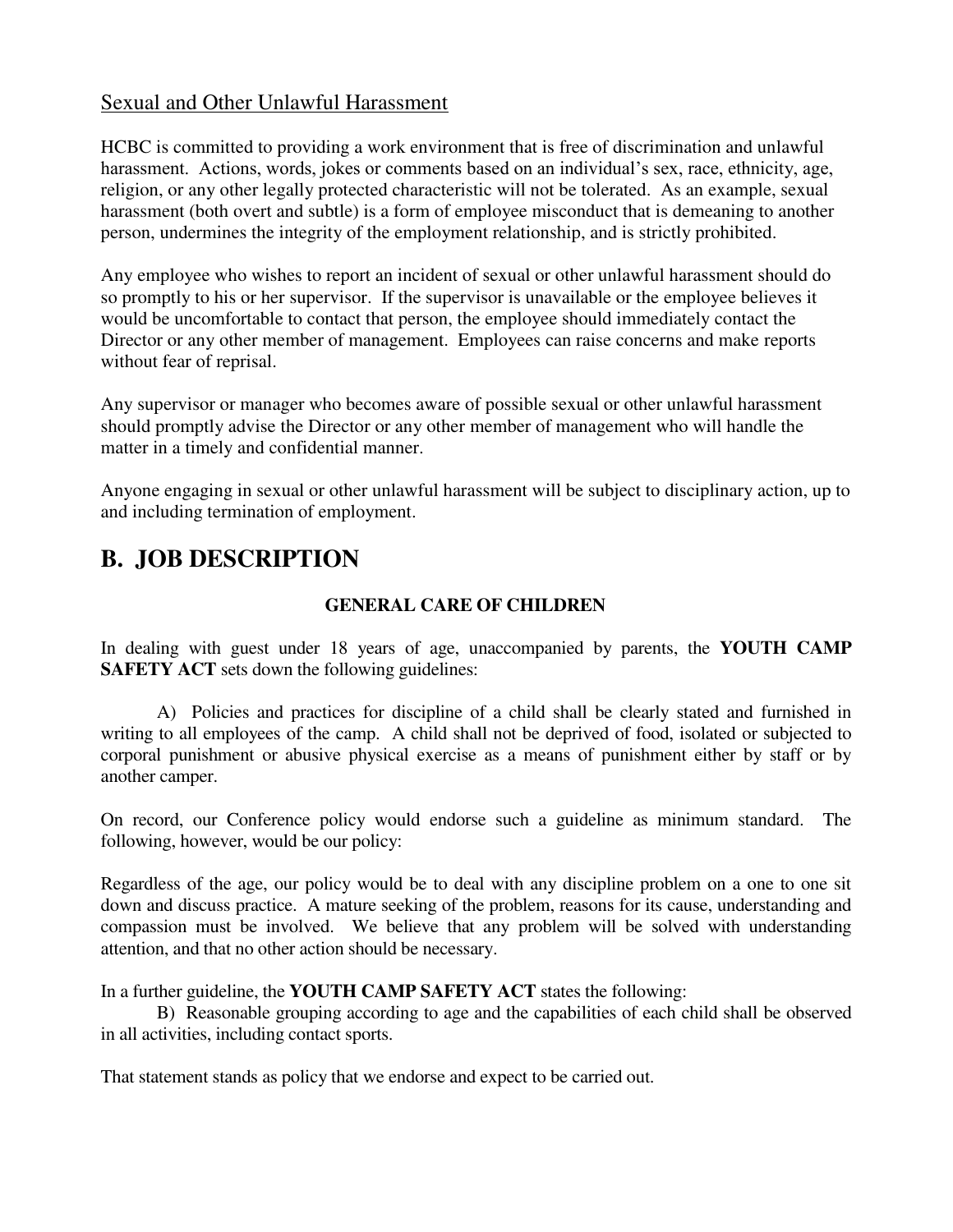#### Responsibilities Include:

- 1. Supervise Campers during activities and throughout the day.
- 2. Ensure children eat at mealtimes and stay hydrated at meals and throughout the day.

3. Conduct a health surveillance: Each counselor must survey each camper's physical condition three times a day. Meal times are the most appropriate time.

- 4. Intervene when conflicts among campers arise
- 5. Ensure camper safety.

## **C. Disciplinary Policies**

#### Camper Discipline Policy:

The chain of command for disciplinary purposes is as follows:

Counselor in room: Will handle discipline first. They will attempt to handle camper in a quick and fair manner. In the event that collaboration is needed, they will notify the next person in command from their church.

Youth Leader: Leader will handle offense if it is of a serious nature, a second offense or if the Counselor does not feel comfortable addressing it alone.

Camp Director: Director will handle the discipline when all other resources have been exhausted or if the offense is a repeat or of serious nature.

Punishment may include: (depending on severity of offense) \*Loss of beach privileges \*Clean up around Conference grounds \*Being sent home Under no circumstances will punishment include:

-putting the individual in isolation -depriving the individual of food -subjection to corporate punishment or abusive physical exercise

# **D. Basic First Aid and Safety**

Accidents happen anywhere and anytime. The first response to an accident is the most important. Often times, first aid given at the scene can improve the victim's chances of survival and a good recovery. The right response is better than an incorrect quick one. Any response, even if it is wrong, is better than none at all. Be sure the scene is safe (for yourself and the victim) before proceeding.

- The first response to an accident is the most important know what to do.
- Keep a shock victim covered to reduce heat loss.
- Try to stop bleeding by applying pressure to the wound.
- Do not remove a victim with a spinal injury unless further danger is imminent.
- Notify the nurse and camp director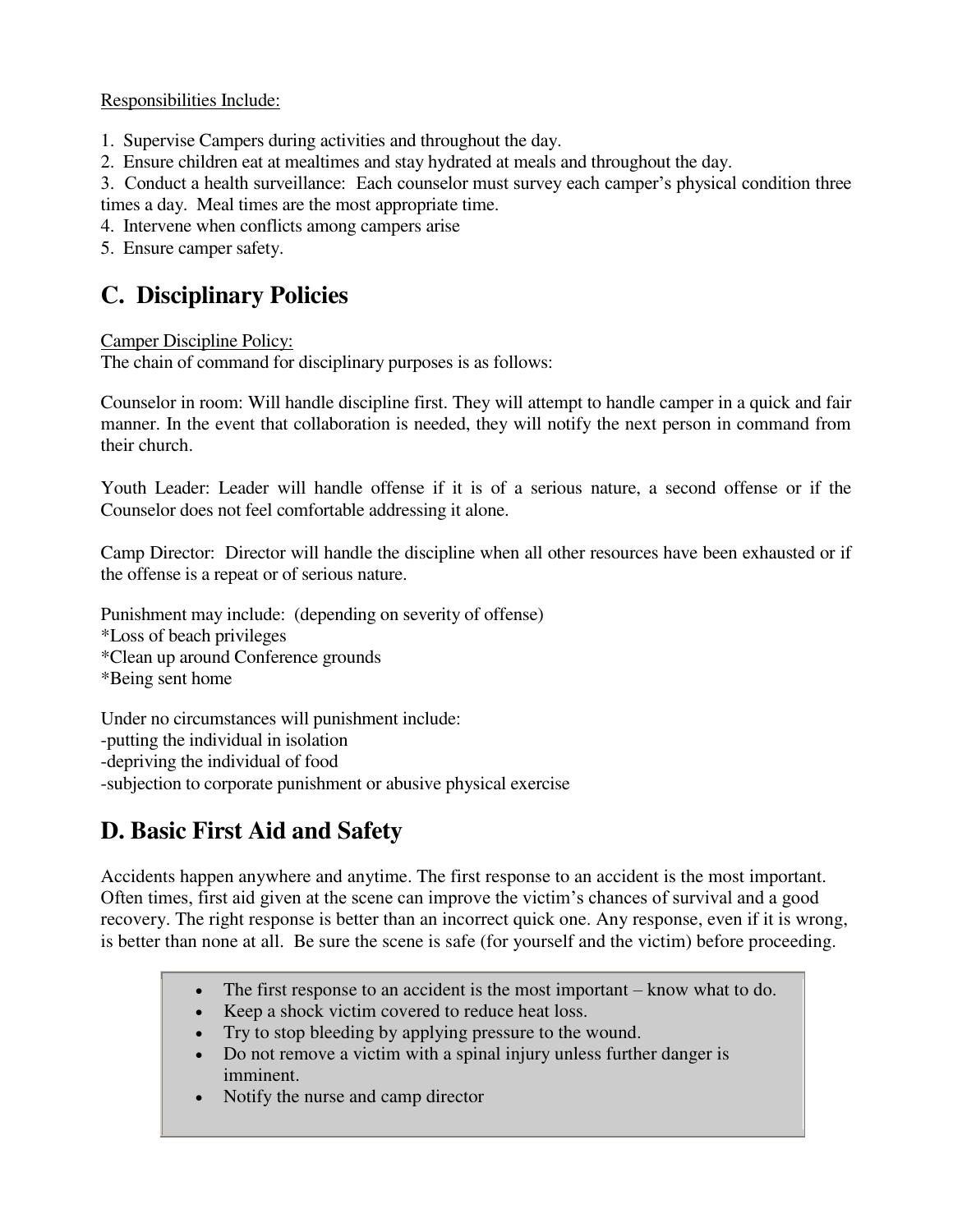#### **Unconscious Victim**

If the victim is unconscious, perform rescue breathing. (Rescue breathing is explained later on in this section.) If the victim's heart has stopped beating, perform cardiopulmonary resuscitation (CPR) if you have been properly trained to do so.

#### **Shock**

Shock usually accompanies severe injury or emotional upset. The signs are cold and clammy skin, pale face, chills, confusion, frequent nausea or vomiting and shallow breathing. Until emergency help arrives, have the victim lie down with the legs elevated. Keep the victim covered to prevent chilling or loss of body heat. Give non-alcoholic fluids if the victim is able to swallow and has not sustained an abdominal injury.

#### **Bleeding**

Until emergency help arrives, try to control bleeding. If possible, first put on rubber or latex gloves before touching any blood. If these are not available, a clean plastic bag can be used to cover your hands. It is important not to come in contact with blood because of the health risks.

If finger or hand pressure is inadequate to control bleeding, place a thick pad of clean cloth or bandage directly over the wound, and hold in place with a belt, bandage, neckties or cloth strips. Take care not to stop the circulation to the rest of the limb. For injuries where a tie cannot be used, such as to the groin, back, chest, head and neck, place a thick pad of clean cloth or bandage directly over the wound and control the bleeding with finger or hand pressure. If bones are not broken, raise the bleeding part higher than the rest of the body. If the injury is extensive, the victim may go into shock and should be treated for it.

As a last resort, a tourniquet can be applied to stop bleeding. There is a risk of sacrificing a limb to save a life. A tourniquet is a wide band of cloth or other material tightly placed just above the wound to stop all flow of blood. A tourniquet crushes the tissue and can cause permanent damage to nerves and blood vessels. Once in place, a tourniquet must be left there until a physician removes it. The victim must be taken to medical help as soon as possible.

#### **Bloodborne pathogens**

#### **Blood is the single most important source of HIV, HBV, and other bloodborne pathogens in the occupational setting. Infection control efforts for HIV, HBV, and other bloodborne pathogens must focus on preventing exposures to blood as well as on delivery of HBV immunization.**

Protective barriers reduce the risk of exposure of the health-care worker's skin or mucous membranes to potentially infective materials. For universal precautions, protective barriers reduce the risk of exposure to blood, body fluids containing visible blood, and other fluids to which universal precautions apply. Examples of protective barriers include gloves, gowns, masks, and protective eyewear. Gloves should reduce the incidence of contamination of hands, but they cannot prevent penetrating injuries due to needles or other sharp instruments. Masks and protective eyewear or face shields should reduce the incidence of contamination of mucous membranes of the mouth, nose, and eyes.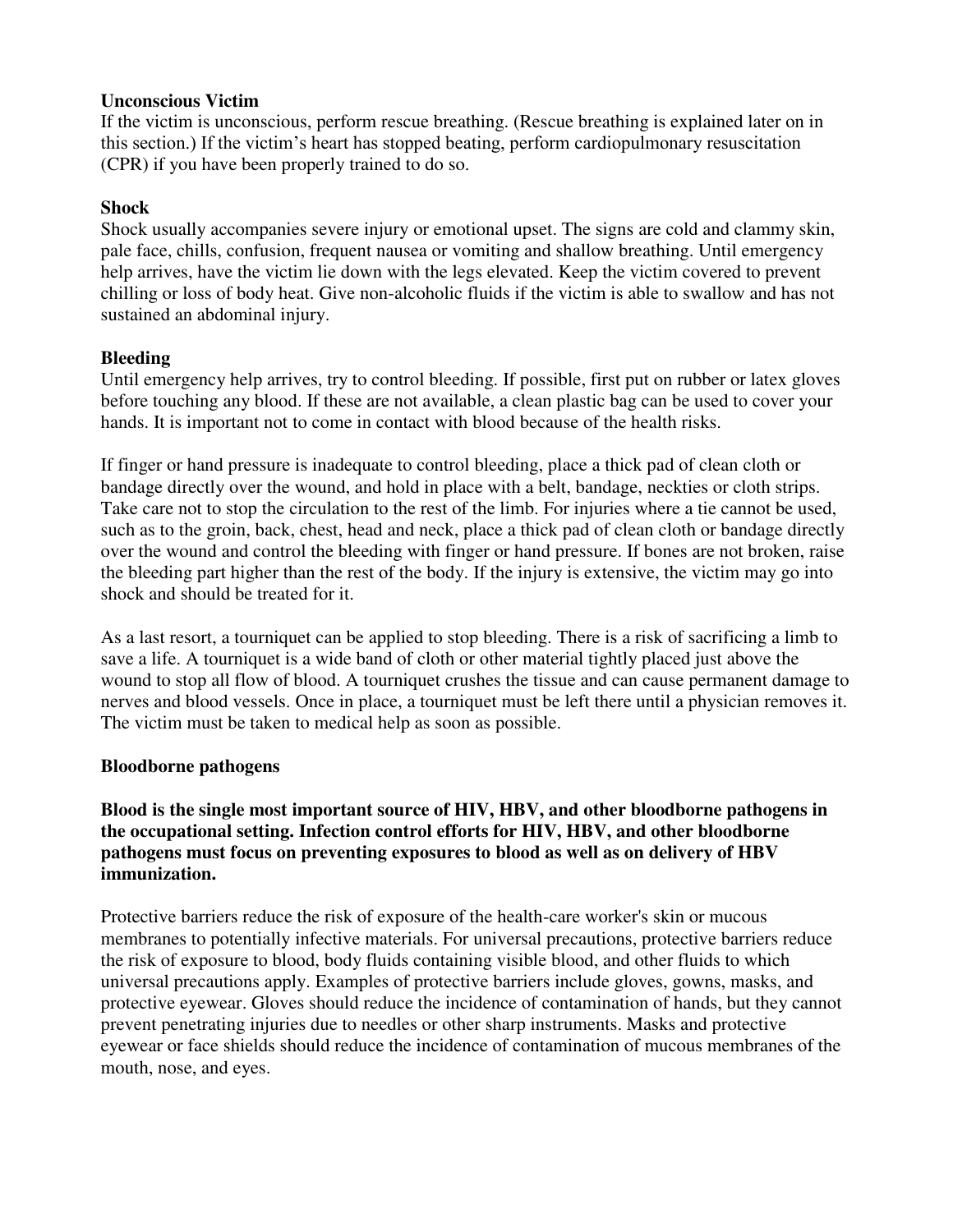Universal precautions are intended to supplement rather than replace recommendations for routine infection control, such as hand washing and using gloves to prevent gross microbial contamination of hands (27).

#### **Burns and Scalds**

Until medical help arrives, immerse the burned area immediately in tap or cool water or apply clean, cool, moist towels. Do not use ice because it may cause further damage to the burned area. Maintain this treatment until the pain or burning stops. Avoid breaking any blisters that may appear. Do not use ointments, greases or powders.

For more severe burns or chemical burns, keep the victim quiet and treat them for shock. Remove any clothing. If the clothing sticks to the burned area, leave it there. For exposure to chemicals, flush the skin with plenty of water, but only cover the exposed area with a clean bandage if the chemical has caused a burn. If the burn victim is conscious, can swallow and does not have severe mouth burns, give plenty of water or other non-alcoholic liquids to drink. Get the victim to a physician or hospital as soon as possible.

#### **Spinal Injuries**

Take special care when helping a spinal injury victim. All damage to the spinal cord is permanent, because nerve tissue cannot heal itself. The result of nerve damage is paralysis or death.

Do not move the limbs or body of a victim with a suspected spinal injury unless the accident scene is such that there is imminent danger of further injury or unless it is necessary to establish breathing. The victim's body should be stabilized to prevent any movement of the head, neck or body. Be aware that any movement of a victim with spinal injury may result in paralysis or death.

If the victim must be moved, keep the neck and torso of the body as straight as possible and pull in a direction that keeps the victim's spine in a straight line. Pull the body from the feet or shoulders (using both feet, both shoulders, or both arms pulled over the shoulders). It is also possible to pull the victim by the clothing. Grab the victim by the collar of the shirt and support the victim's head with your forearms while pulling. The clothing drag is preferred because the victim's head is supported while being moved. Do not pull the body sideways.

When providing patient care, it may be necessary to roll the victim over on his or her back to clear an airway or evaluate breathing. When rolling the victim over, the head, neck and torso should be moved together so that no twisting occurs.

#### **Choking**

Choking occurs when food or a foreign object obstructs the throat and interferes with normal breathing. The following steps are advised if the choking victim is unable to speak or cough forcefully.

#### **For adults and children over one year of age:**

- 1. Ask, "Are you choking?"
- 2. Shout, "Help!" Call for help if the victim cannot cough, speak or breath, is coughing weakly or is making high-pitched noises.
- 3. Phone emergency staff for help. Send someone to call an ambulance.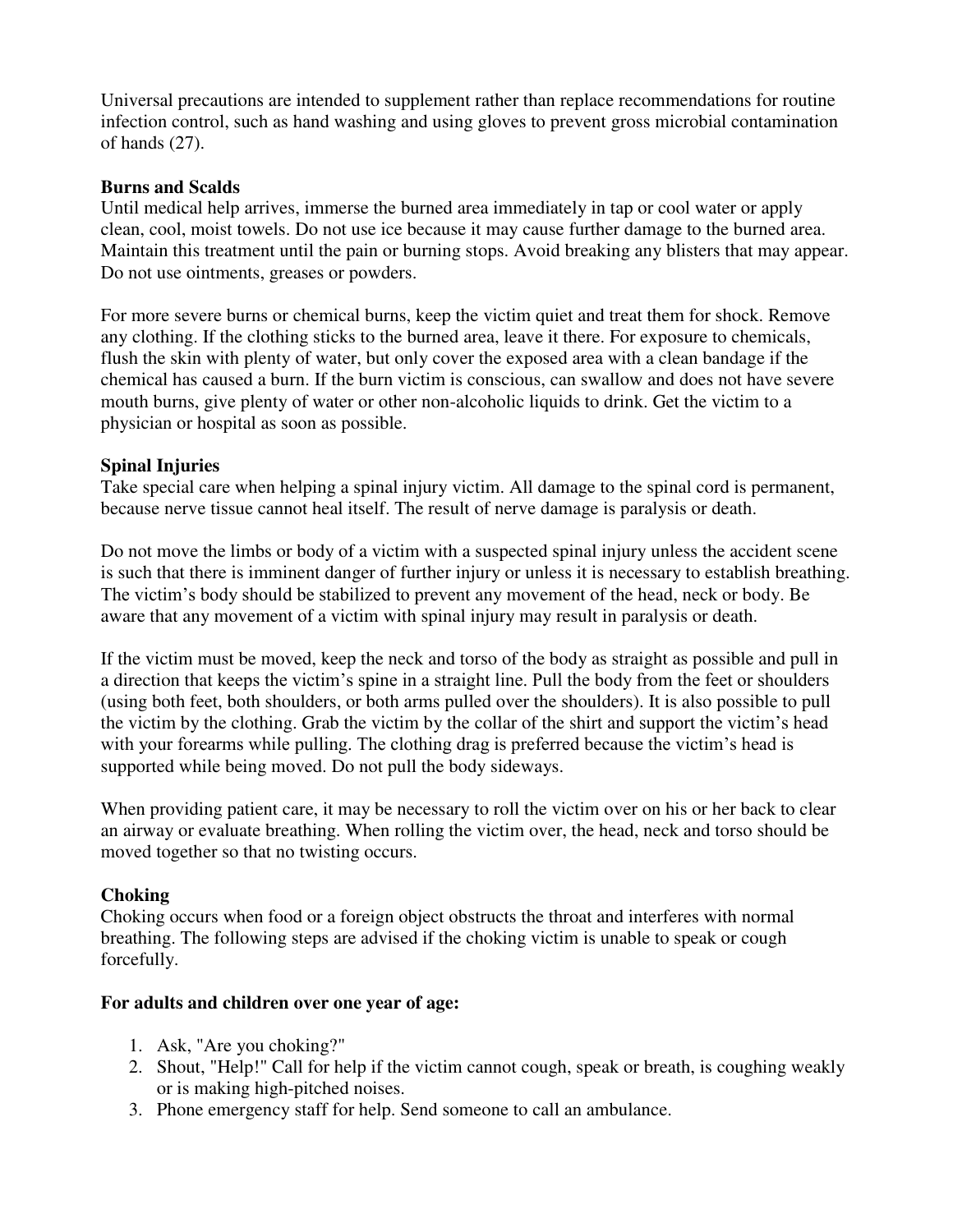- 4. Do abdominal thrusts: Wrap your arms around the victim's waist. Make a fist. Place the thumbside of the fist on the middle of the victim's abdomen just above the navel and well below the lower tip of the breastbone. Grasp the fist with the other hand. Press the fist into abdomen with a quick upward thrust.
- 5. Repeat abdominal thrusts until the object is coughed up or the victim starts to breathe or cough. If the victim becomes unconscious, lower the victim onto the floor.
- 6. Do a finger sweep. Grasp the tongue and lower jaw and lift jaw. Slide the finger down inside of the cheek to base of tongue. Sweep the object out.
- 7. Open the airway. Tilt the head back and lift the chin.
- 8. Give two full breaths. Keep the head tilted back, pinch the nose shut, and seal your lips tight around the victim's mouth. Give two full breaths for one to one and a half seconds.
- 9. Give six to 10 abdominal thrusts. If the air will not go in, place the heel of one hand against the middle of the victim's abdomen. Place the other hand on top of the first hand. Press into the abdomen with quick upward thrusts.
- 10. Repeat step six through nine until the airway is cleared or the ambulance arrives.

## **E. Emergency Procedures**

Emergency Medical Service, Fire & Police: **911** Poison Control Center: **1-800-962-1253** Facility Manager: Jon Oldham **609**-**276-1463** Weather Bureau: **609-976-1212** Southern Ocean Medical Center, Rt. 72, Manahawkin: **609-597-6011**

### **MEDICAL**

#### **DURING THE DAY:**

1. Contact the Nurse at main desk who will, in order of urgency....

- A) Inform Conference Director (Jon Oldham 609-276-1463)
- B) Contact Emergency Squad (Barnegat Light First Aid, Dial 911)
- C) Transport to Hospital (SOMC) 597-6011)

### **DURING THE NIGHT:**

Contact the Night Watchman at the main desk (who will contact the nurse, etc...(in the order listed above). If the night watchman is not at the front desk, use the phone on the counter to contact him/her.

### **FIRE**

1. NO SMOKING, FIREWORKS, CANDLES, ETC. ARE EVER TO BE USED OR TOLERATED IN OUR BUILDINGS.

2. If you observe a fire:

- A) Pull fire alarm (one at all exits)
- B) Use one of the many fire extinguishers in the building
- C) Telephone fire company (Dial 911)
- C) Telephone Conference Director (Jon Oldham 609-276-1463)

 D) Enlist others in orderly evacuation of building. Meet with your campers in a quiet and organized fashion outside at a reasonable distance from the building upwind from the fire. Verify that all campers are out, and meet up by churches. Make sure all members of the church are accounted for.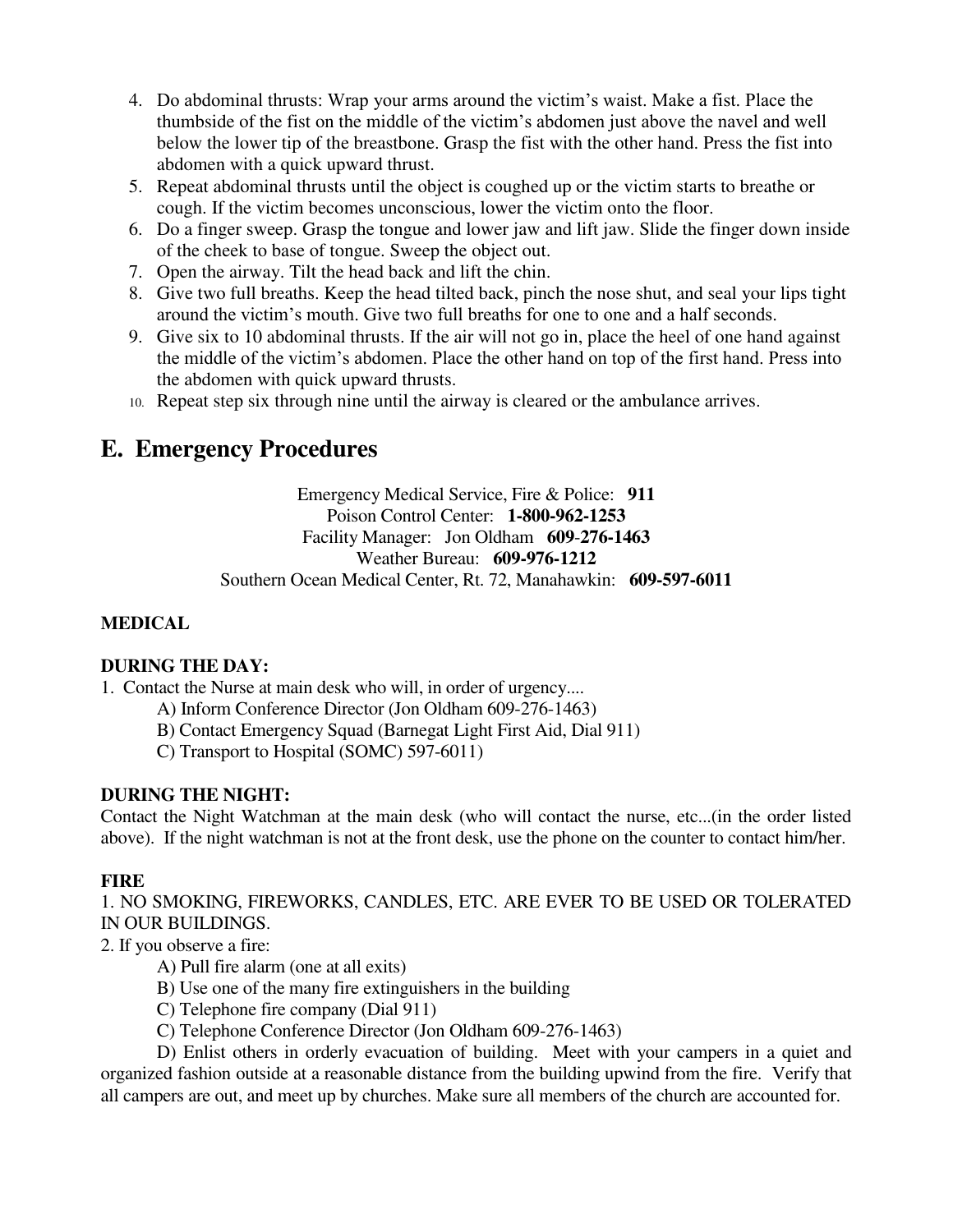**DO NOT** re-enter the building until instructed to do so by camp director.

A fire drill will be conducted Monday night.

#### **STORM**

1. Protection

 A) If a storm arises - please close windows and doors in your area and your dorm. After that, seek to assist the rest of the staff in securing all windows. If there is lightening, the pool will close and you should stay away from all sources of water and remain inside until the storm passes.

2. Evacuation

 A) At the discretion of the Director - or instructions of the police and civil defense chief, an evacuation should be carried out orderly and quickly - according to the procedures specified herewith.

#### **WHAT YOU SHOULD DO IN A STORM EMERGENCY:**

**KEEP CALM.** There is an organized plan to evacuate you from Long Beach Island if this is necessary.

**KEEP INFORMED.** Tune your radio to station **WFPG**, Atlantic City (**FM 96.9) (AM 1450)**, **WBBM**, Toms River **(FM 92.7)** , or **WJRZ**, Manahawkin **(FM 100.1)**

**FOLLOW INSTRUCTIONS FROM YOUR LOCAL POLICE.** They will be broadcasting from patrol cars.

**DO NOT TIE UP TELEPHONE LINES.** Except in an emergency.

**IF YOU HAVE AN EXTREME HEALTH OR OTHER EMERGENCY** call telephone operator or local police and the camp director and camp nurse. Take medication with you if you leave the island.

**KEEP YOUR GAS TANK FULL.** It's always a good idea anytime you are on the island.

**IF YOU ARE ADVISED TO LEAVE THE ISLAND** obey instructions from local police who will be regulating traffic. **Watch for blue and white directional signs.**

LEAVE EARLY. Do not gamble with the weather if the advice is to evacuate.

#### **IN AN EXTREME EMERGENCY YOU SHOULD SEEK SHELTER** at the following locations:

 Southern Regional High School Route 9, Manahawkin

 Southern Regional Middle School Route 9, Manahawkin

 Stafford Township Intermediate School Stafford Township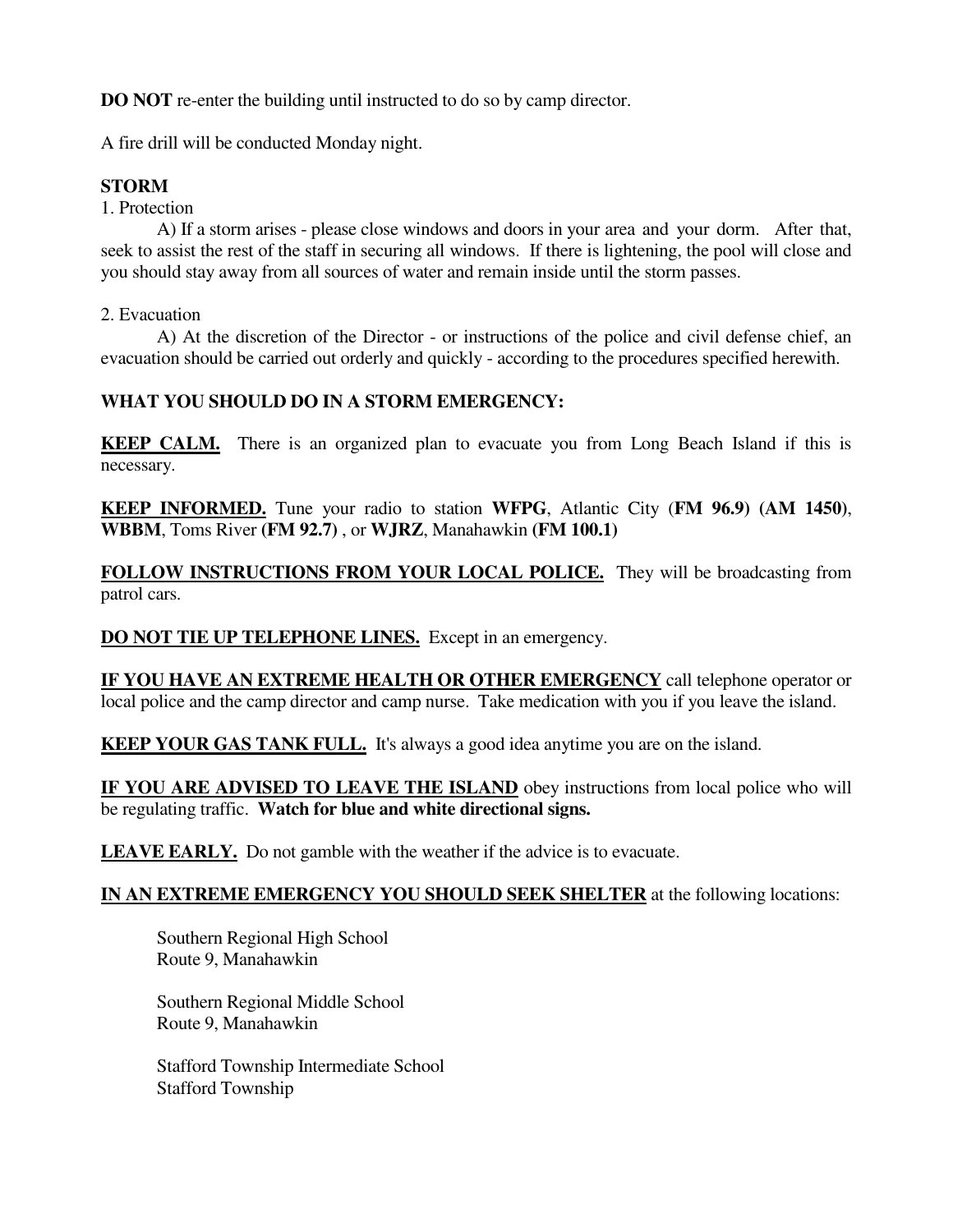### **INTRUDER**

1. Please be alert and notify the office, Conference Director, or Night Watchman of any intruder

## **F. Daily Health Surveillance Procedures**

Procedures:

- 1. At each meal (three times a day) take inventory of each camper.
- 2. At each meeting (morning and evening) observe their condition.
- 3. If any of the conditions below exist, consult the nurse.

Conditions to Observe:

- 1. Overheated
- 2. Eating habits
- 3. Paleness
- 4. Bruises
- 5. Cuts and scrapes
- 6. Allergic reactions
- 7. Swelling
- 8. General condition of the camper

## **G. Lost Camper Policy**

## **LOST CAMPER PLAN**

The success of this plan will depend upon your counselors being involved with the young people from your church at all times.

1. There are 10 main check points per day. If a member of your group is missing:

A) at any meal  $(3)$  B) at any morning or evening service (2) C) at any athletic activity (2) D) at quiet time  $(1)$  E) at evening devotions (1) F) at quiet time  $-11:00$  p.m. (1)

Check their whereabouts with the rest of the group. If you cannot identify where they are:

- a) Notify your youth pastor
- b) Notify the Conference Director
- c) Notify the office desk

All counselors and youth leaders shall immediately conduct a search of rooms, grounds and the beach.

If unsuccessful, Police and Beach Patrol shall be notified (Dial 911)